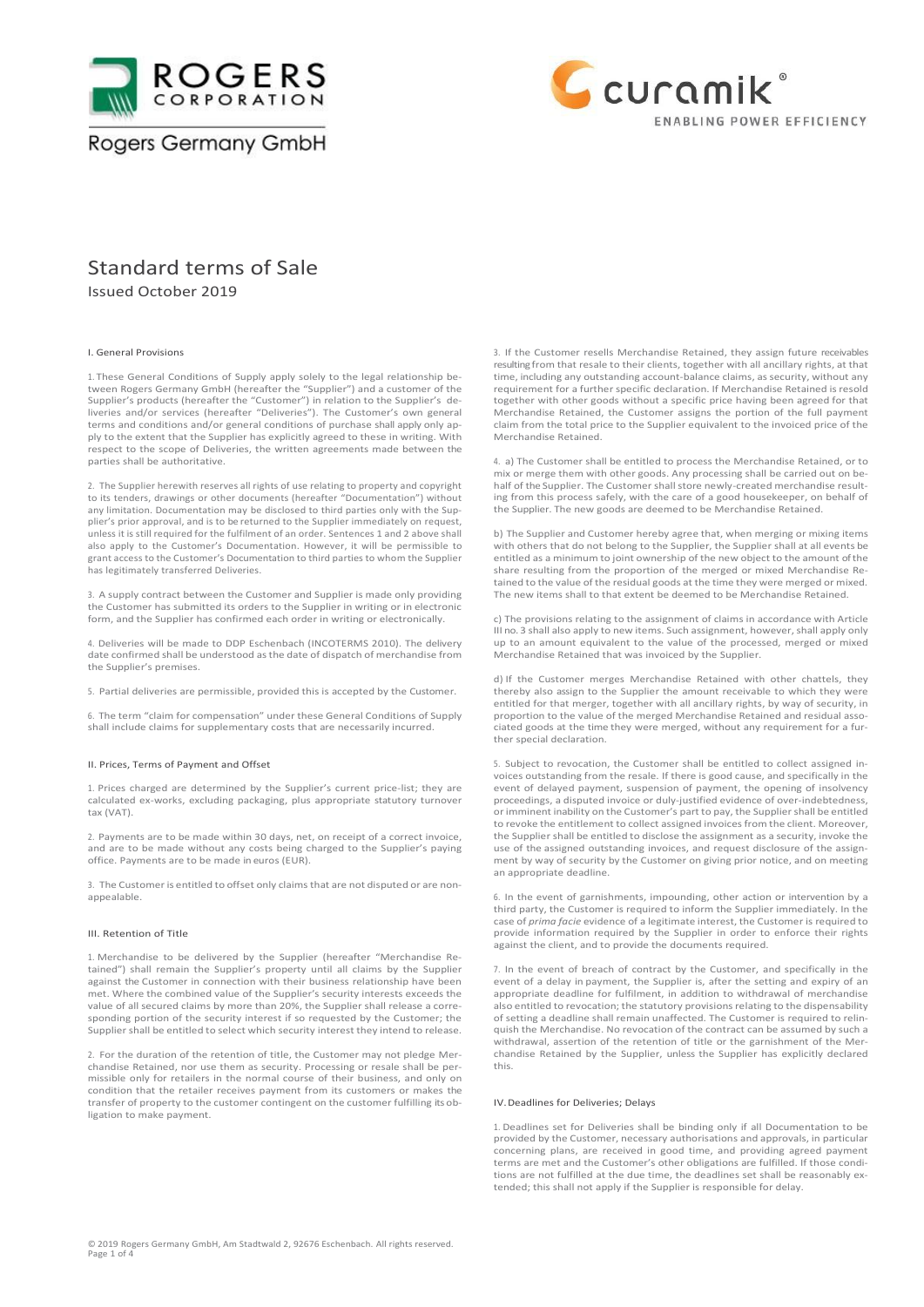



2. If failure to meet deadlines was brought about by

a) *force majeure*, e.g. mobilisation, war, acts of terrorism, riot or like events, (e.g. strike, lock-out),

b) viruses or unspecified attacks by third parties on the Supplier's IT systems, providing these occurred even through security measures were undertaken with due care,

c) impediments brought about by German, US American or other applicable national, EU or international regulations of foreign-trade legislation, or owing to other circumstances for which the Supplier cannot be held liable, or

d) provision of services to the Supplier that did not take place on schedule or were not provided correctly. Deadlines shall be extended accordingly.

3. Customers' claims for prejudice caused by late Deliveries, also claims for compensation in lieu of performance that exceed the limits specified in Article VII no. 2, are excluded in all cases of delayed Deliveries, even on the expiry of a deadline specified to the Supplier to make those Deliveries. This shall not apply in cases of mandatory liability based upon willful intent, gross negligence, nor due to loss of life, physical injury or harm to health. Revocation of the contract by the Customer based upon statutory provisions is restricted to cases where the Supplier themselves is responsible for the delay. The above provisions do not imply a change in the burden of proof to the Customer's detriment.

4. At the Supplier's request, the Customer shall declare within a reasonable period whether they are revoking the contract in view of the delayed Deliveries or still insists on the supply of those Deliveries.

5. If dispatch or delivery is delayed by more than one month at the Customer's own request after notification of readiness for dispatch has been issued, the Customer may be invoiced storage charges of 0.5% of the price of the items of the Deliveries for each subsequent month commenced, but will in no circumstances total more than 5%. The parties to the contract may prove that higher or, if applicable, lower storage charges were in fact incurred.

### V. Transfer of Risk

1. The risk will pass to the Customer with collection by the Customer itself on handing over at the Supplier's premises or, in the case of a shipment, with handover to the carrier

2. If handing over to the Customer or the carrier, as applicable, is delayed for reasons for which the Customer is responsible, or if the Customer fails to accept for other reasons, the risk will pass to the Customer.

### VI. Receipt and acceptance

1. The Customer is obliged to inspect Deliveries promptly at the time of passing of risk, if any deficiency is found, to notify the Supplier accordingly in writing, without undue delay. Deficient Deliveries are to be returned to the Supplier, at the Supplier's own expense, without undue delay.

2. In the event of failure to comply with the above obligation to inspect and notify, Deliveries and the Merchandise delivered are considered as having been accepted, notwithstanding the defect in question (§377 German Code of Commerce (HGB)). If it becomes apparent that a defect reported by the Customer did not in fact exist, or is not attributable to either the delivery or the Merchandise delivered, the Customer is to compensate the Supplier expenses incurred by the return of the delivery, examination of them, and dealing with the deficiency reported.

3. Deficient deliveries or faulty products must not be processed further and/ or resold by the Customer. The Customer will be liable to the Supplier for

any damage that is caused by further processing and/or resale in breach of this provision; in particular, the Customer is obliged to indemnify the Supplier against any consequential claims by third parties.

4. The Customer is not entitled to reject deliveries owing to minor defects (as defined below).

### VII. Quality-related defects; Product Liability

The Supplier is liable for quality-related deficiencies (material defects, hereafter "Defects" or "Deficiencies"), as follows:

1. Should defects arise, the Supplier is entitled to undertake remedies, at its own option by means of repair or replacement within a reasonable period, provided that the cause of that defect already existed at the time of the passing of risk. If and to the extent such a remedy fails, the Customer shall be entitled to eliminate from the delivery the remedy that has failed.

2. The amount of any claim by the Customer for compensation resulting from defects shall be limited to the value of the delivery concerned. Liability for consequential damage is excluded. The warranty period will be 12 months.

3. Article VII, no. 2, shall not apply (a) where the defect has been fraudulently concealed, (b) where a condition of the guarantee has not been complied with, (c) in the event of an intentional or grossly negligent breach of an obligation by the Supplier, (d) in the event of lifelong injuries, harm to the body or health, or (e) prejudice that results from violation of an essential contractual obligation of the Supplier. The Supplier shall not be liable if products have been processed, altered or further processed by either the Customer or by third parties, unless the Customer can prove that defects and/or damage that has occurred was not brought about by the processing, alterations or further processing.

4. The remedy of a Defect shall represent a recognition solely within the meaning of § 212, para. 1, no. 1, of the German Civil Code (BGB) if this is confirmed by the Supplier in writing. The statutory provisions with regard to suspension of the statute of limitations, general suspension and a restart of deadlines shall remain unaffected.

5. The Customer may withhold payments owing to a defect only if the existence of that defect was apparent.

6. Items delivered hereunder shall not be considered defective if they are in accordance with specifications agreed upon in writing between the Supplier and Customer or, in the absence of any such written agreement, with the Supplier's internal specifications. Claims for defects shall not exist in cases of merely trivial deviations from the agreed-on condition, of normal wear-and-tear or damage occurring after the transfer of risk as a consequence of incorrect or careless handling, excessive strain, unsuitable operating equipment, or due to specific external influences, that are not envisaged under the contract. If the Customer or a third party carries out improper changes or other processing, there shall be no claim on account of defects, nor any miscellaneous claim for compensation for those alterations, nor for consequences arising from these.

7. Claims made by the Customer owing to expenditure required for the purpose of remediation. In particular, shipping, road, labour and material costs are excluded to the extent that such expenditure is increased since subject of the delivery was subsequently transferred to a location other than the Customer's own premises, unless such transfer complied with its intended use.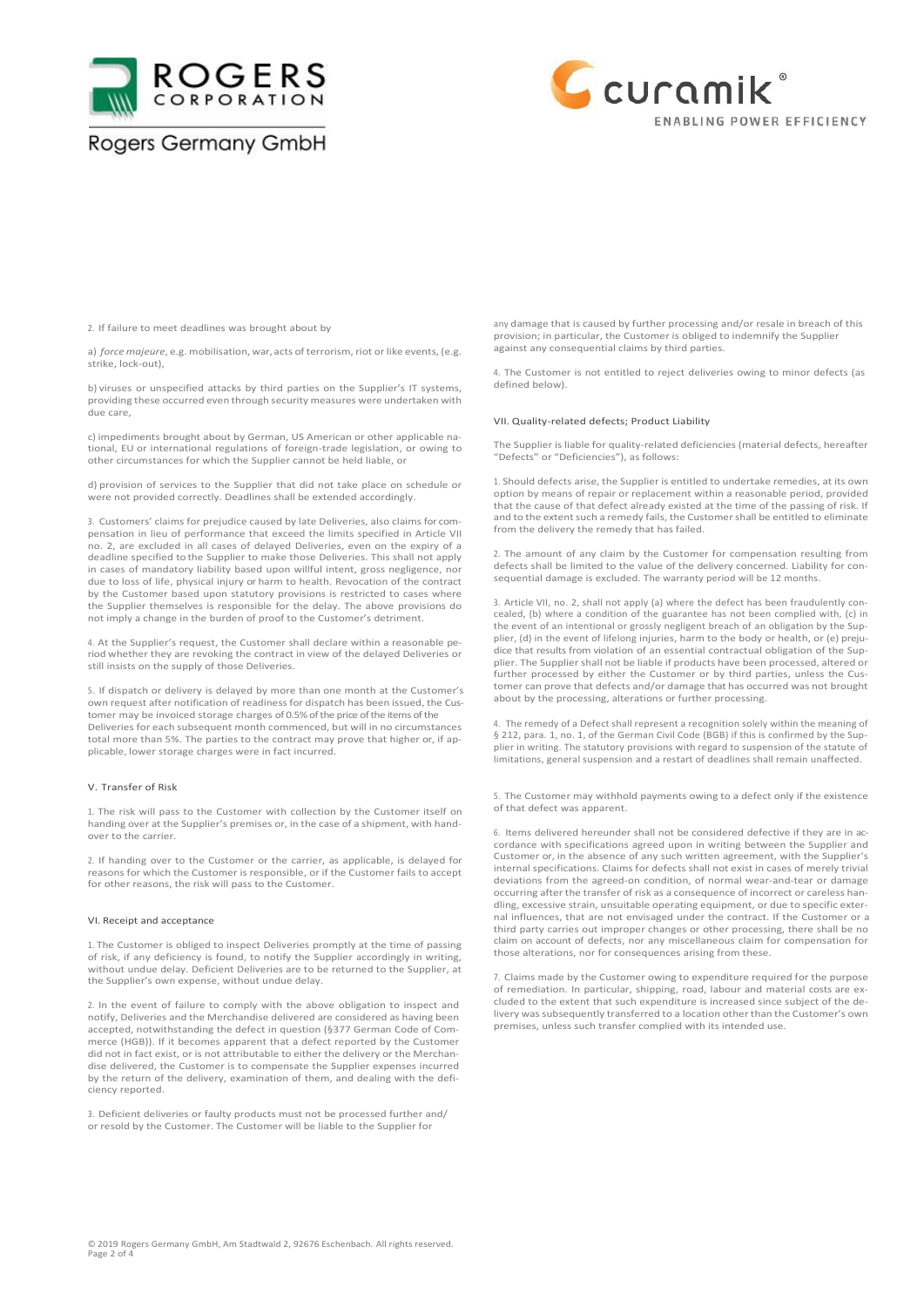



8. The Customer's right of recourse against the Supplier under the German Civil Code(BGB) § 478 (recourse by the entrepreneur) shall be restricted to cases in which the Customer has not made an agreement with its customers that exceeds the scope of the statutory provisions governing claims based on Defects. Moreover, Article VII no. 7 shall apply, *mutatis mutandis* to the scope of the right of recourse the Customer has against the Supplier under the German Civil Code (BGB) § 478, para. 2.

9. In the event of claims lodged by a third party, in particular but not limited to, claims based on the Product Liability Act, or in the event of a recall in the motorvehicle industry, the internal relationship between the Supplier and Customer shall be as follows:

a) If a product is not handled but is further processed by the Customer and/or a third party, it is irrevocably assumed that the product does not have any defect. Should damage occur or be caused after the further processing of a product by the Customer or a third party, in particular but not restricted to prejudice to the legally-protected interests of third parties, the Customer shall be liable in full. All liability of the Supplier shall be excluded. The Customer will also indemnify the Supplier against any claim that may be lodged by third parties against the Supplier. This shall include in particular, but not restricted to, legal fees and court costs.

b) If the Customer's liability in accordance with Article VII, no. 10a) is notexcluded because the Customer is able to prove that there was a hidden Defect that could not have been detected in the inspection according to Article VI, and the loss incurred is attributable to that Defect, the parties shall be liable in proportion to their respective contributions to the cause.

10. There will be no further claims by the Customer that are based on defects.

### VIII. Trademark and patent rights and Copyright; Defects in Title

1. Unless otherwise agreed, the Supplier will make Deliveries free of third parties' trademark or patent rights and copyright (hereafter referred to as "IPR") with respect to the country of the place of delivery only. If a third party lodges a justified claim against the Customer that is based on an infringement of an IPR by the Deliveries made by the Supplier and used in accordance with the contract, the Supplier shall be liable to the Customer within the period specified in Article VII no. 2 as follows:

a) The Supplier shall choose whether to acquire, at its own expense, the right to invoke IPR with respect to the Deliveries concerned, or to modify the Deliveries so that they no longer infringe the IPR, or replace them. If this would be impossible for the Supplier on reasonable conditions, the Customer may revoke the contract or reduce the payment, pursuant to the applicable statutory provisions.

b) The Supplier's liability to pay Compensation shall be governed by Article XI.

c) The above obligations on the Supplier's part shall apply only providing the Customer notifies the Supplier promptly of any such claim lodged by the third party in writing, does not concede the existence of an infringement, and leaves protective measures and settlement negotiations to the Supplier's discretion. If the Customer ceases to use the Deliveries in order to reduce compensation or on other substantive grounds, it is required to point out to the third party that no acknowledgement of the alleged infringement of an IPR may be inferred from the fact that such use has been discontinued.

2. Claims by the Customer shall be excluded if they are responsible for the infringement of an IPR.

3. Claims by the Customer shall also be excluded if an infringement of the IPR is brought about by specifications made by the Customer, through a type of use not that was not foreseeable by the Supplier, or by the Deliveries being modified by the Customer or being used together with products not provided by the Supplier.

4. Moreover, with respect to claims by the Customer pursuant to Article VIII no. 1 a) above, Article VII, nos. 1, 5 and 8 shall apply, *mutatis mutandis*, in the event of infringement of an IPR.

*5.* Where other defects in title occur, Article VII shall apply, *mutatis mutandis.*

6. Any other claims by the Customer against the Supplier or its vicarious agents, or any such claims that exceed the claims provided for in this Article VIII, based upon a defect or deficiency in title, shall be excluded.

#### IX. Performance Conditions

1. The Customer represents, warrants, and undertakes to Rogers that they will comply fully with all applicable laws, including export control, economic sanctions, and anti-boycott laws and regulations of the United States, European Union and EU member-states, including obtaining all required licenses for any export/re-export of Products,

2. Performance of the agreement shall be subject to the proviso that there are no impediments by German, US American or other applicable national, EU or international provisions of foreign-trade legislation, nor any embargos or other like sanctions.

3. The Customer shall be obliged to provide all information and documents that are required for export, transfer or import.

### X. Frustration; Contract Adjustment

1. If delivery is not feasible, the Customer shall be entitled to claim compensation unless the Supplier cannot be held liable for that state of frustration; the Supplier shall be liable only for willful intent or gross negligence. However, Customers' compensation claims are limited to 10% of the value of the portion of the delivery that cannot be put into appropriate service due to that frustration. This limitation shall not apply if there is a mandatory statutory liability in the case of intent, gross negligence, or due to the violation of life, body or health, or the violation of essential contractual obligations. This does not entail any change of the burden of proof to the Customer's detriment. The Customer's right to withdraw from the contract remains unaffected.

2. If unforeseeable circumstances within the meaning of Article IV, no. 2, significantly alter the economic meaning or content of a delivery, or have a significant effect on the Supplier's business, the agreement shall be appropriately adjusted, having due regard to good faith. If this is financially unacceptable, the Supplier shall be entitled to withdraw from the agreement. If they intend to invoke that right, they shall be obliged to inform the Customer immediately on learning of the scope of the event, also in the event that an extension of the delivery deadline had been agreed with the Customer first.

## XI. Other claims for compensation

1. Unless stipulated to the contrary in these General Conditions of Supply, Customers' compensation claims, irrespective of their legal grounds, and in particular owing to violations of contractual obligations and/or action, shall be excluded.

2. This shall not apply where there is a liability:

a) under product liability law. However, internally the provisions of Article VII, no. 10 shall apply between the Customer and Supplier;

b) in cases of willful or malicious intent;

c) in cases of gross negligence by owners, their legal representatives or executives;

d) in cases of fraud;